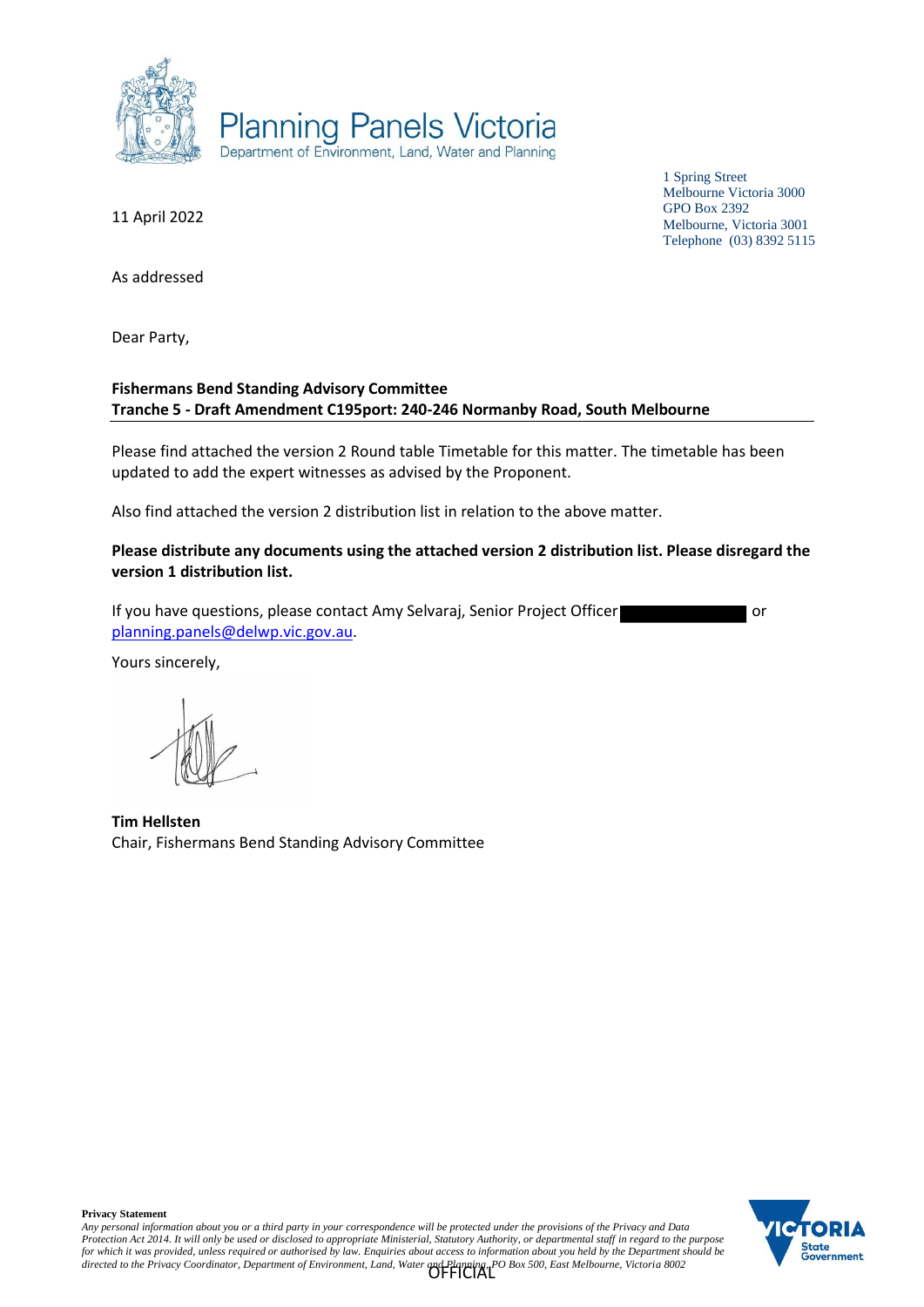## **Timetable**

Tranche 5 - Draft Amendment C195port: 240-246 Normanby Road, South Melbourne

## **Timetable Version 2 – 11 April 2022**

| Day 1:                   |                      | Tuesday 19 April 2022                                                                                                                                                                                                                                                            |                  |  |
|--------------------------|----------------------|----------------------------------------------------------------------------------------------------------------------------------------------------------------------------------------------------------------------------------------------------------------------------------|------------------|--|
| Video conference session |                      |                                                                                                                                                                                                                                                                                  |                  |  |
| <b>Time</b>              |                      | Party                                                                                                                                                                                                                                                                            | <b>Allocated</b> |  |
| $10.00$ am $- 10.10$ am  |                      | <b>Preliminary matters</b>                                                                                                                                                                                                                                                       | 10 mins          |  |
| $10.10$ am $- 10.40$ am  |                      | Proposal overview - Proponent (Manors Gate Group Pty<br>Ltd) represented by Barnaby McIlrath of Align Law and<br>Johan Moylan of Planning and Property Partners, including<br>architect overview of building design (TBC).<br>Time allocated includes 10 minute of SAC questions | 30 mins          |  |
| $10.40$ am $- 11:00$ am  |                      | Amendment overview - Department of Environment, Land,<br>Water and Planning (DELWP) represented by Kate Morris of<br>Harwood Andrews and including 3D modelling presentation<br>(TBC)                                                                                            | 20 mins          |  |
| $11.00$ am $-11.30$ am   |                      | <b>Position summaries:</b>                                                                                                                                                                                                                                                       | 30 mins          |  |
|                          |                      | Port Phillip Council (represented by Simon Gutteridge)<br>$\overline{a}$                                                                                                                                                                                                         |                  |  |
|                          |                      | Fishermans Bend Taskforce (represented by Aiden<br>$\qquad \qquad \blacksquare$<br>O'Neill)                                                                                                                                                                                      |                  |  |
|                          |                      | <b>Melbourne Water</b> (represented by Andrew Grant)                                                                                                                                                                                                                             |                  |  |
|                          | $11.30$ am - 11.45am | <b>Break</b>                                                                                                                                                                                                                                                                     | 15 mins          |  |
| $11.45$ am - $11:55$ am  |                      | Office of Victorian Government Architect - Design Report<br>overview represented by Jill Garner                                                                                                                                                                                  | 10 mins          |  |
| $11:55am - 1.00pm$       |                      | Issue theme 1 - Building height and tower setbacks round<br>table discussion                                                                                                                                                                                                     |                  |  |
|                          |                      | Includes the Proponent's urban design evidence from Tim<br>Biles of Ratio and planning evidence from Stuart McGurn of<br>Urbis. Planning evidence to be limited to the theme                                                                                                     |                  |  |
| $1.00pm - 2.00pm$        |                      | Lunch                                                                                                                                                                                                                                                                            | 1 hour           |  |
| $2.00$ pm $- 3.30$ pm    |                      | Issue theme 1 cont'd<br>Issue theme 2 - Building detail                                                                                                                                                                                                                          |                  |  |
|                          |                      | Issue theme 3 - Design detail<br>Issue theme 4 - Car and bicycle parking                                                                                                                                                                                                         |                  |  |
|                          |                      | Includes the Proponent's planning evidence of Stuart<br>McGurn to be introduced with each issue theme (2-6)<br>discussion (depending on availability)                                                                                                                            |                  |  |
| $3.30$ pm – $3.45$ pm    |                      | <b>Break</b>                                                                                                                                                                                                                                                                     | 15 mins          |  |
| $3.45$ pm $- 4.30$ pm    |                      | Issue theme round table discussions cont'd                                                                                                                                                                                                                                       |                  |  |
| 4.30pm                   |                      | Day close                                                                                                                                                                                                                                                                        |                  |  |